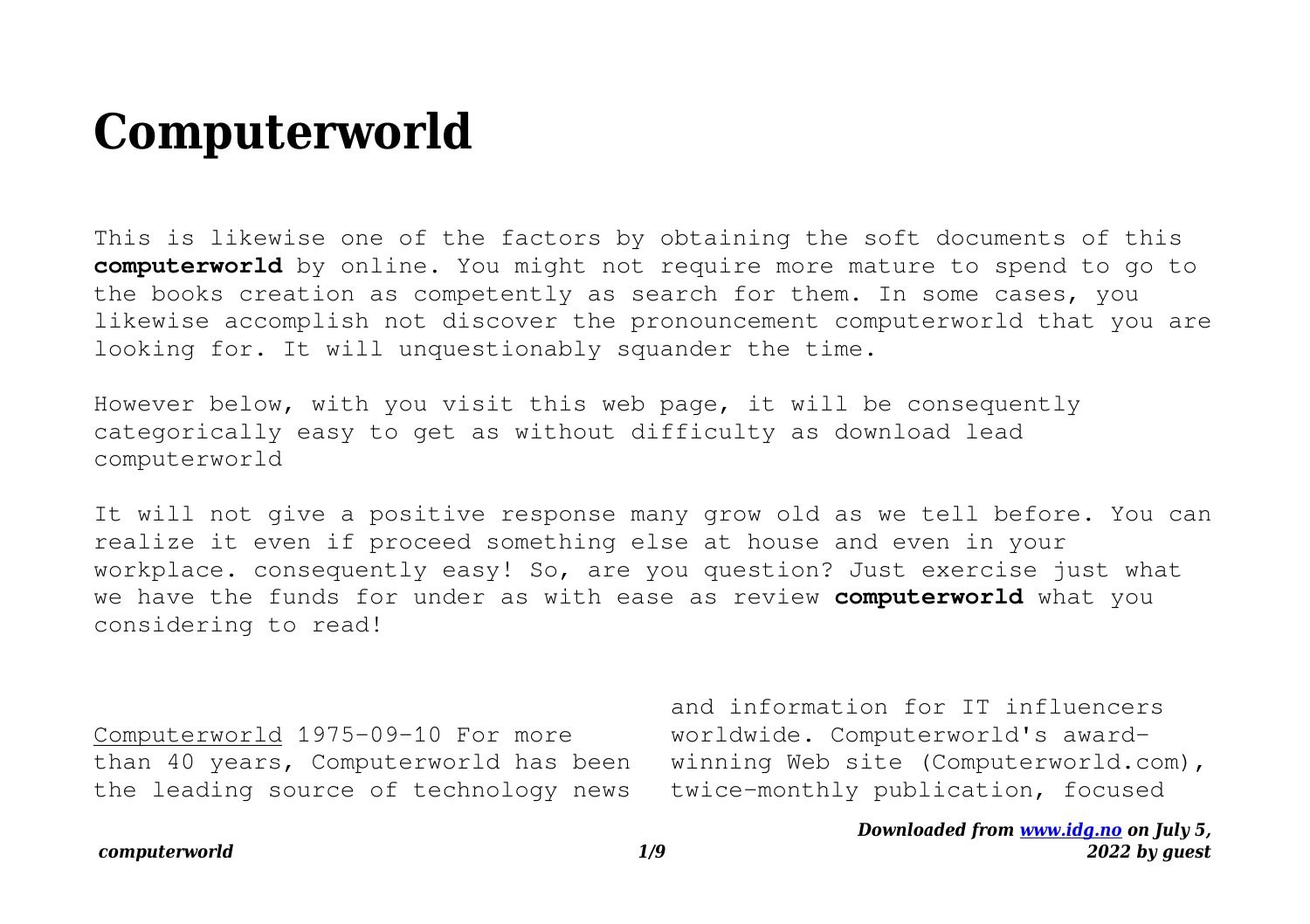conference series and custom research form the hub of the world's largest global IT media network.

**Computerworld** 1985-09-30 For more than 40 years, Computerworld has been the leading source of technology news and information for IT influencers worldwide. Computerworld's awardwinning Web site (Computerworld.com), twice-monthly publication, focused conference series and custom research form the hub of the world's largest global IT media network.

Computerworld 1980-10-20 For more than 40 years, Computerworld has been the leading source of technology news and information for IT influencers worldwide. Computerworld's awardwinning Web site (Computerworld.com), twice-monthly publication, focused conference series and custom research form the hub of the world's largest global IT media network.

**Computerworld** 1973-08-29 For more than 40 years, Computerworld has been the leading source of technology news

and information for IT influencers worldwide. Computerworld's awardwinning Web site (Computerworld.com), twice-monthly publication, focused conference series and custom research form the hub of the world's largest global IT media network. *Computerworld* 1984-11 For more than 40 years, Computerworld has been the leading source of technology news and information for IT influencers worldwide. Computerworld's awardwinning Web site (Computerworld.com), twice-monthly publication, focused conference series and custom research form the hub of the world's largest global IT media network.

**Computerworld** 1998-11-30 For more than 40 years, Computerworld has been the leading source of technology news and information for IT influencers worldwide. Computerworld's awardwinning Web site (Computerworld.com), twice-monthly publication, focused conference series and custom research form the hub of the world's largest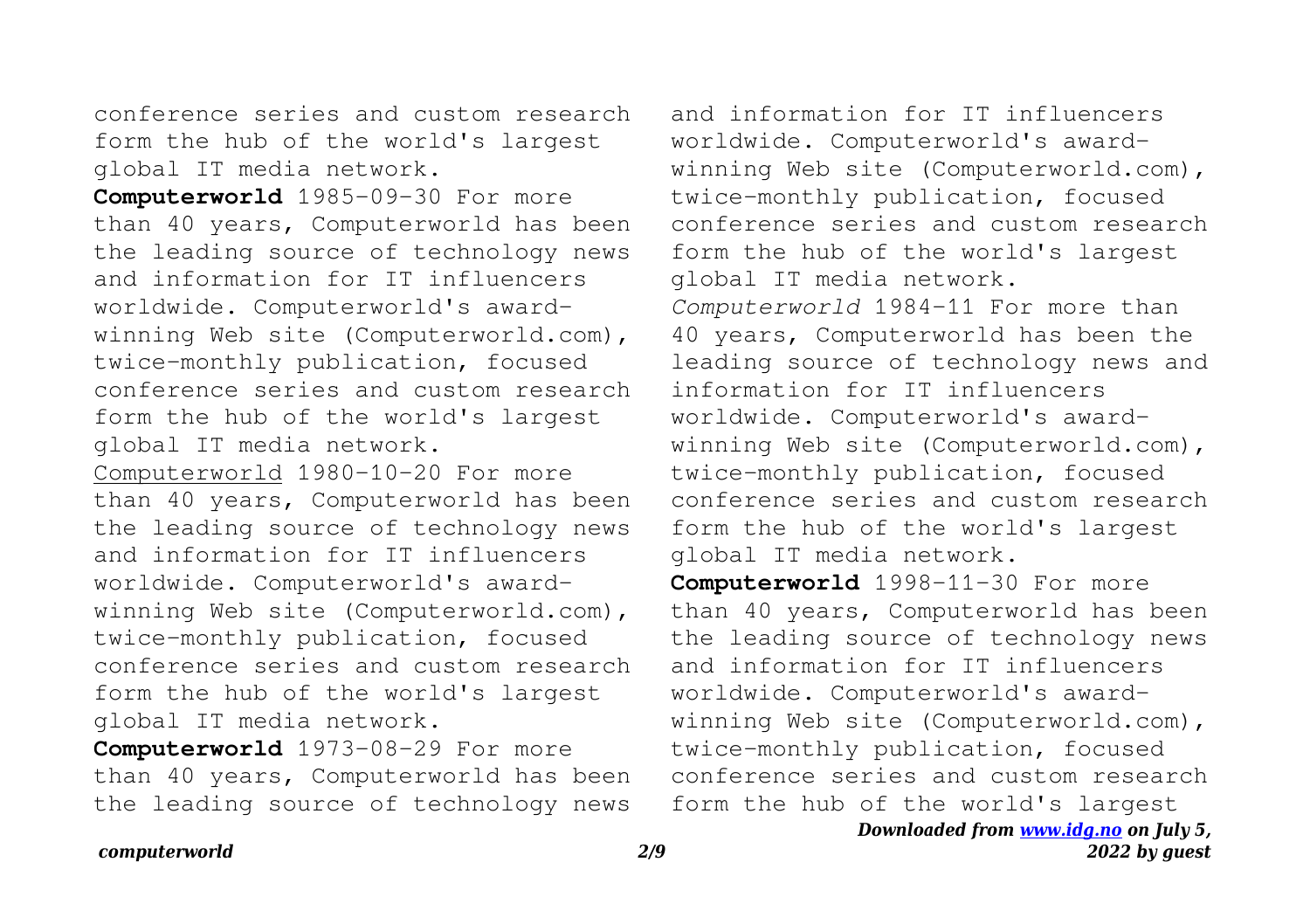## global IT media network.

**Computerworld** 1982-06-07 For more than 40 years, Computerworld has been the leading source of technology news and information for IT influencers worldwide. Computerworld's awardwinning Web site (Computerworld.com), twice-monthly publication, focused conference series and custom research form the hub of the world's largest global IT media network. *Computerworld* 1985-07-22 For more than 40 years, Computerworld has been the leading source of technology news and information for IT influencers worldwide. Computerworld's awardwinning Web site (Computerworld.com), twice-monthly publication, focused conference series and custom research form the hub of the world's largest global IT media network.

**Computerworld** 1999-01-25 For more than 40 years, Computerworld has been the leading source of technology news and information for IT influencers worldwide. Computerworld's awardwinning Web site (Computerworld.com), twice-monthly publication, focused conference series and custom research form the hub of the world's largest global IT media network. *Computerworld* 1994-01-24 For more than 40 years, Computerworld has been the leading source of technology news and information for IT influencers worldwide. Computerworld's awardwinning Web site (Computerworld.com), twice-monthly publication, focused conference series and custom research form the hub of the world's largest global IT media network.

**Computerworld** 1983-07-11 For more than 40 years, Computerworld has been the leading source of technology news and information for IT influencers worldwide. Computerworld's awardwinning Web site (Computerworld.com), twice-monthly publication, focused conference series and custom research form the hub of the world's largest global IT media network.

**Computerworld** 1999-08-16 For more

*Downloaded from [www.idg.no](http://www.idg.no) on July 5, 2022 by guest*

### *computerworld 3/9*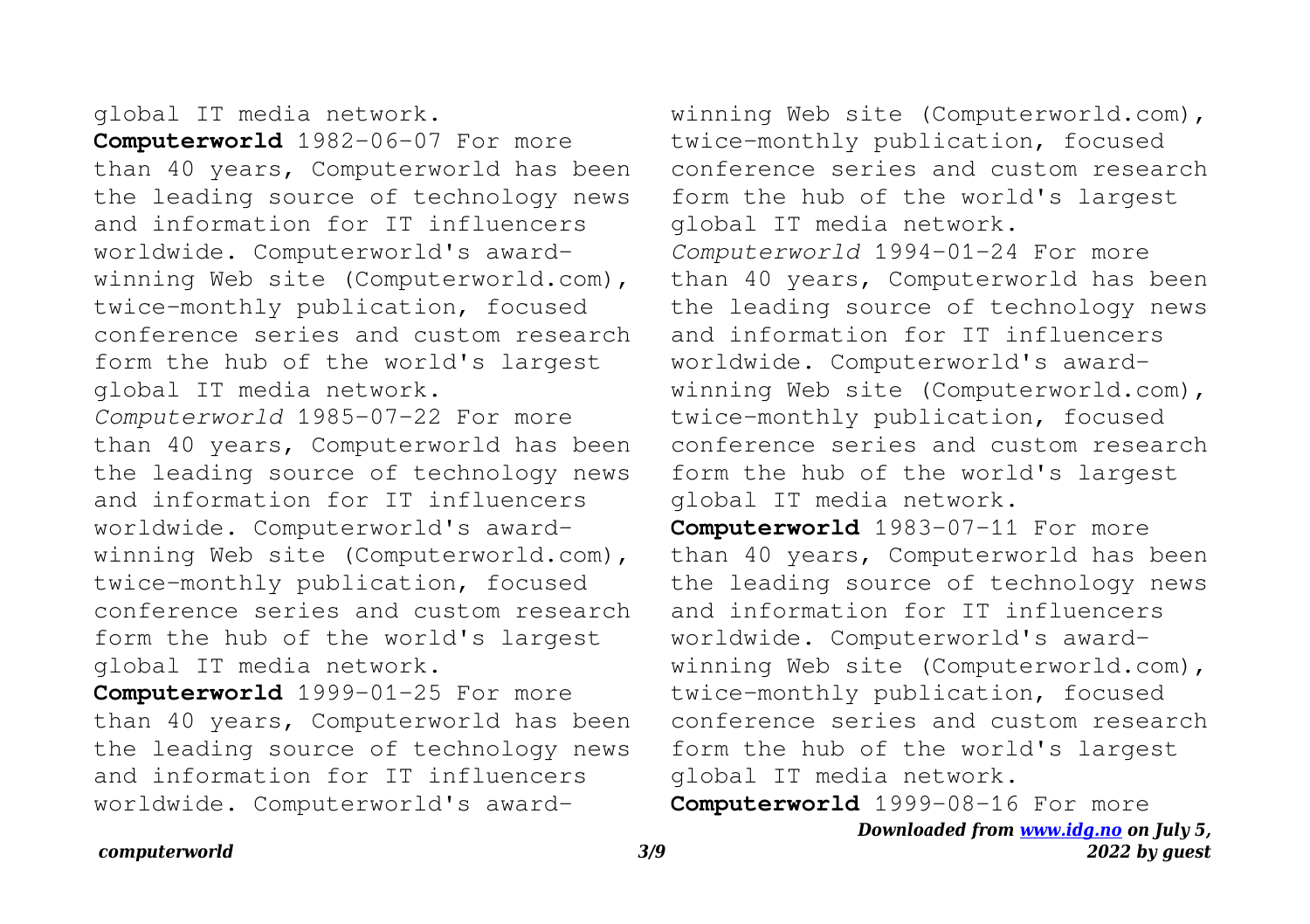than 40 years, Computerworld has been the leading source of technology news and information for IT influencers worldwide. Computerworld's awardwinning Web site (Computerworld.com), twice-monthly publication, focused conference series and custom research form the hub of the world's largest global IT media network.

**Computerworld** 1993-11-01 For more than 40 years, Computerworld has been the leading source of technology news and information for IT influencers worldwide. Computerworld's awardwinning Web site (Computerworld.com), twice-monthly publication, focused conference series and custom research form the hub of the world's largest global IT media network. Computerworld 1985-10-07 For more than 40 years, Computerworld has been the leading source of technology news and information for IT influencers worldwide. Computerworld's awardwinning Web site (Computerworld.com), twice-monthly publication, focused

conference series and custom research form the hub of the world's largest global IT media network.

**Computerworld** 1980-12 For more than 40 years, Computerworld has been the leading source of technology news and information for IT influencers worldwide. Computerworld's awardwinning Web site (Computerworld.com), twice-monthly publication, focused conference series and custom research form the hub of the world's largest global IT media network. Computerworld 1987-04-20 For more than 40 years, Computerworld has been the leading source of technology news and information for IT influencers worldwide. Computerworld's awardwinning Web site (Computerworld.com), twice-monthly publication, focused conference series and custom research form the hub of the world's largest global IT media network.

**Computerworld** 1984-12-24 For more than 40 years, Computerworld has been the leading source of technology news

#### *computerworld 4/9*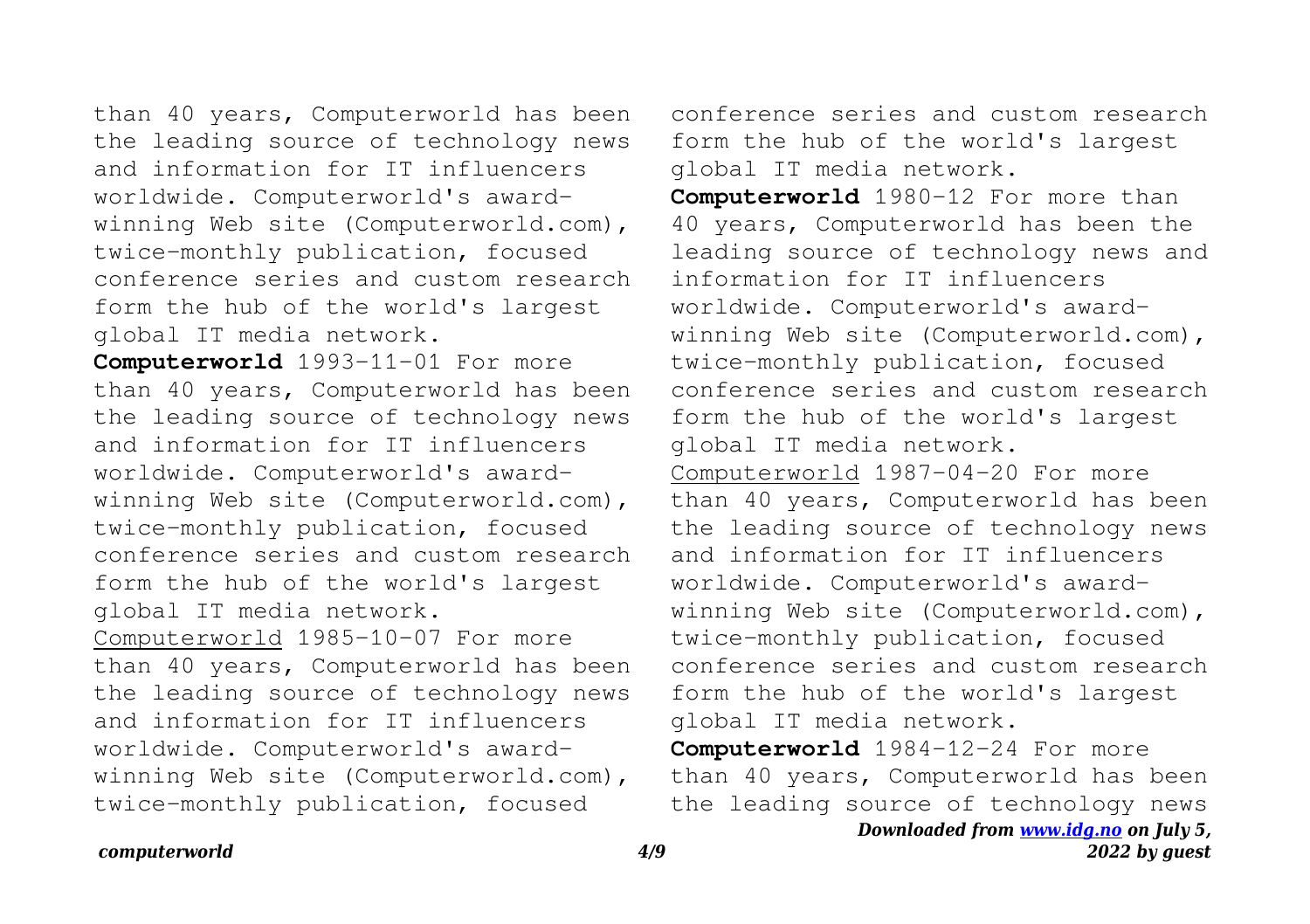and information for IT influencers worldwide. Computerworld's awardwinning Web site (Computerworld.com), twice-monthly publication, focused conference series and custom research form the hub of the world's largest global IT media network. *Computerworld* 1978-04-17 For more than 40 years, Computerworld has been the leading source of technology news and information for IT influencers worldwide. Computerworld's awardwinning Web site (Computerworld.com), twice-monthly publication, focused conference series and custom research form the hub of the world's largest global IT media network.

**Computerworld** 2001-12-10 For more than 40 years, Computerworld has been the leading source of technology news and information for IT influencers worldwide. Computerworld's awardwinning Web site (Computerworld.com), twice-monthly publication, focused conference series and custom research form the hub of the world's largest

# global IT media network.

**Computerworld** 1977-09-26 For more than 40 years, Computerworld has been the leading source of technology news and information for IT influencers worldwide. Computerworld's awardwinning Web site (Computerworld.com), twice-monthly publication, focused conference series and custom research form the hub of the world's largest global IT media network.

**Computerworld** 1993-06-21 For more than 40 years, Computerworld has been the leading source of technology news and information for IT influencers worldwide. Computerworld's awardwinning Web site (Computerworld.com), twice-monthly publication, focused conference series and custom research form the hub of the world's largest global IT media network. Computerworld 1982-03-15 For more than 40 years, Computerworld has been

the leading source of technology news and information for IT influencers worldwide. Computerworld's award-

## *Downloaded from [www.idg.no](http://www.idg.no) on July 5, 2022 by guest*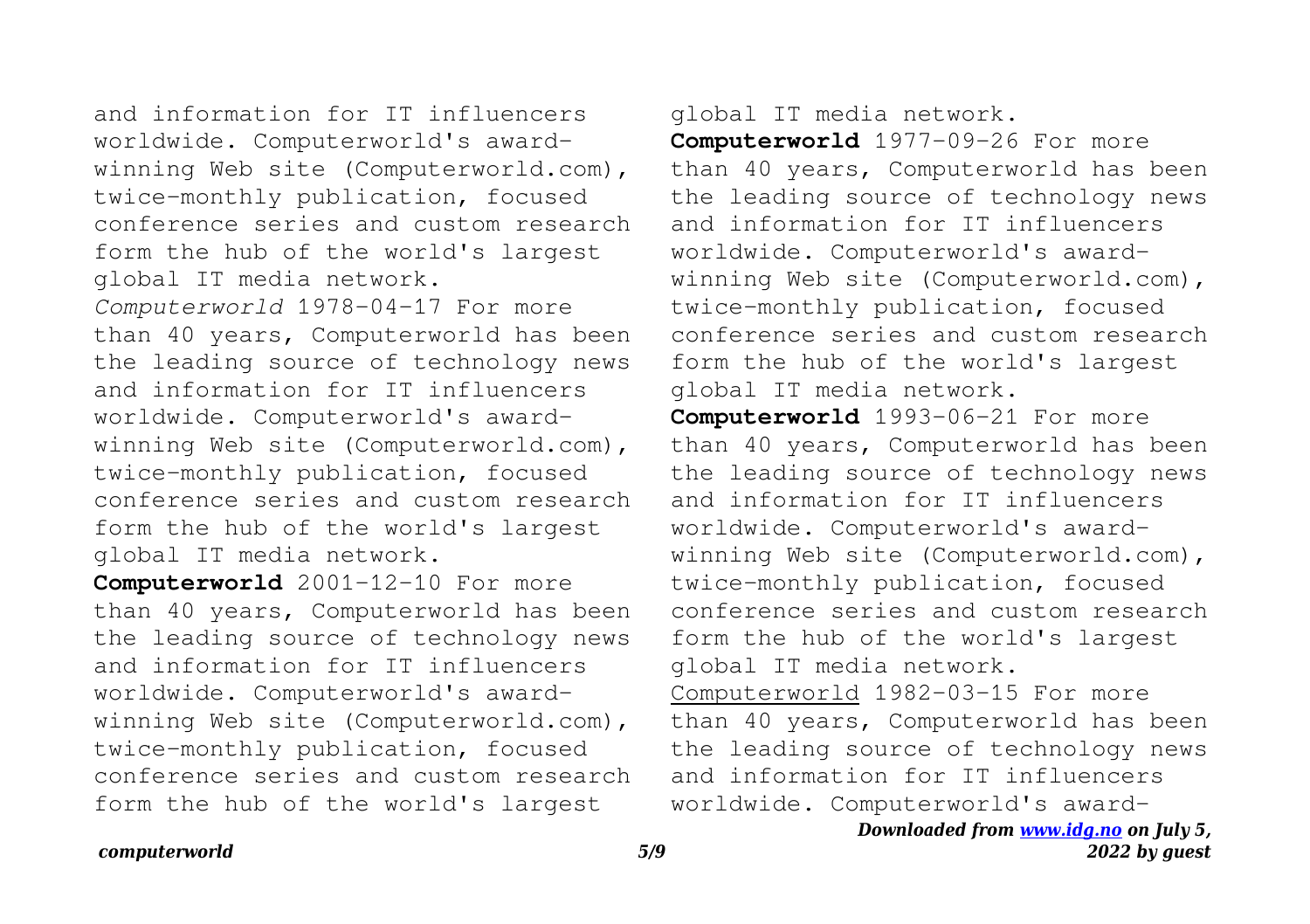winning Web site (Computerworld.com), twice-monthly publication, focused conference series and custom research form the hub of the world's largest global IT media network.

# **Computerworld** Alfred Elton Van Vogt 1983

*Computerworld* 1984-05-21 For more than 40 years, Computerworld has been the leading source of technology news and information for IT influencers worldwide. Computerworld's awardwinning Web site (Computerworld.com), twice-monthly publication, focused conference series and custom research form the hub of the world's largest global IT media network.

**Computerworld** 1986-10-27 For more than 40 years, Computerworld has been the leading source of technology news and information for IT influencers worldwide. Computerworld's awardwinning Web site (Computerworld.com), twice-monthly publication, focused conference series and custom research form the hub of the world's largest

# global IT media network.

**Computerworld** 1985-03-25 For more than 40 years, Computerworld has been the leading source of technology news and information for IT influencers worldwide. Computerworld's awardwinning Web site (Computerworld.com), twice-monthly publication, focused conference series and custom research form the hub of the world's largest global IT media network. *Computerworld* 1999-03-15 For more than 40 years, Computerworld has been the leading source of technology news and information for IT influencers worldwide. Computerworld's awardwinning Web site (Computerworld.com), twice-monthly publication, focused conference series and custom research form the hub of the world's largest global IT media network. Computerworld 2000-03-06 For more than 40 years, Computerworld has been the leading source of technology news and information for IT influencers worldwide. Computerworld's award-

## *Downloaded from [www.idg.no](http://www.idg.no) on July 5, 2022 by guest*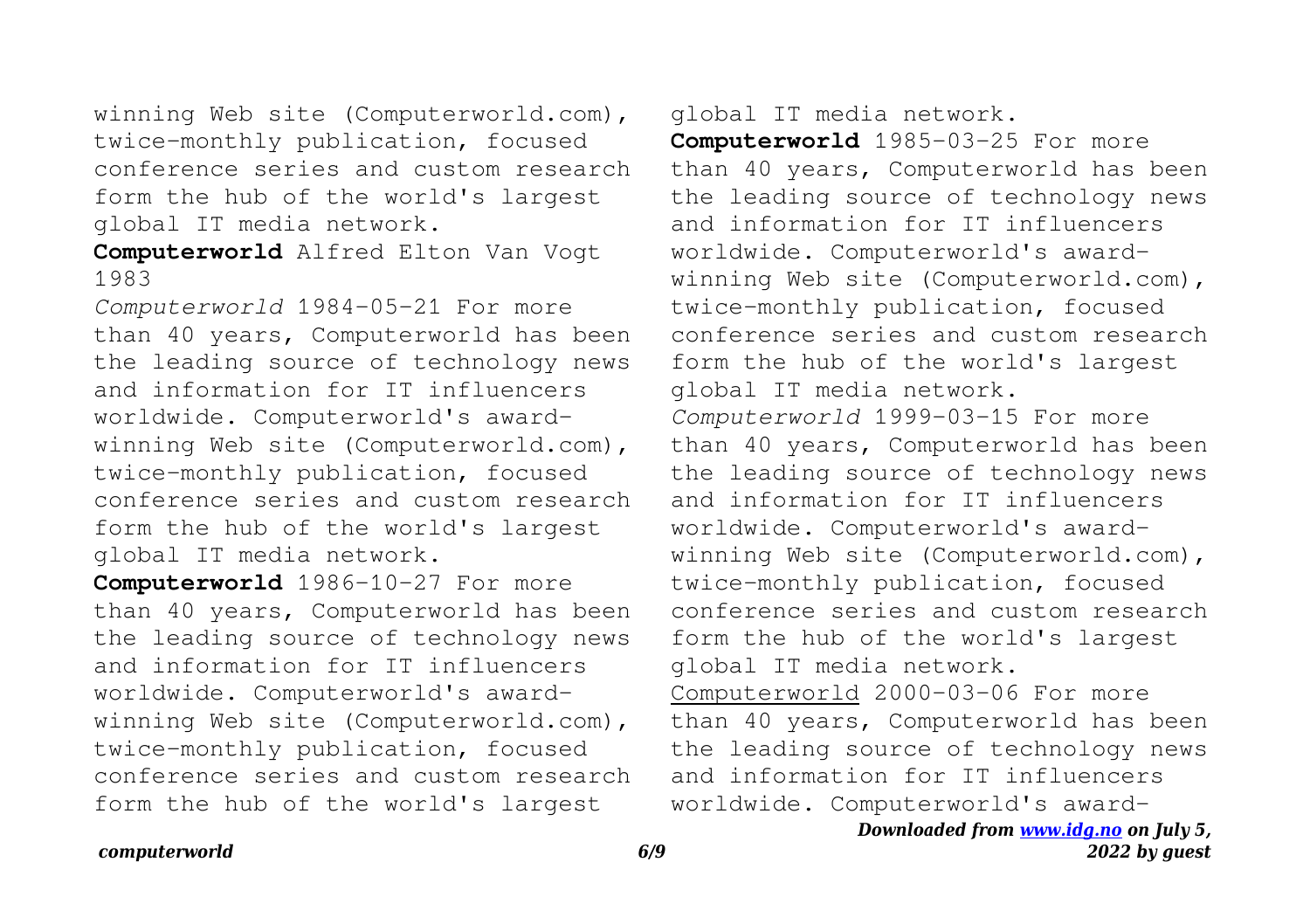winning Web site (Computerworld.com), twice-monthly publication, focused conference series and custom research form the hub of the world's largest global IT media network.

**Computerworld** 2000-04-03 For more than 40 years, Computerworld has been the leading source of technology news and information for IT influencers worldwide. Computerworld's awardwinning Web site (Computerworld.com), twice-monthly publication, focused conference series and custom research form the hub of the world's largest global IT media network. *Computerworld* 1980-05-05 For more than 40 years, Computerworld has been the leading source of technology news and information for IT influencers worldwide. Computerworld's awardwinning Web site (Computerworld.com), twice-monthly publication, focused conference series and custom research form the hub of the world's largest global IT media network.

*Computerworld* 1976-12-20 For more

than 40 years, Computerworld has been the leading source of technology news and information for IT influencers worldwide. Computerworld's awardwinning Web site (Computerworld.com), twice-monthly publication, focused conference series and custom research form the hub of the world's largest global IT media network. Computerworld 1983-04-11 For more than 40 years, Computerworld has been the leading source of technology news and information for IT influencers worldwide. Computerworld's awardwinning Web site (Computerworld.com), twice-monthly publication, focused conference series and custom research form the hub of the world's largest global IT media network. **Computerworld** 1993-08-23 For more than 40 years, Computerworld has been the leading source of technology news and information for IT influencers worldwide. Computerworld's award-

winning Web site (Computerworld.com), twice-monthly publication, focused

> *Downloaded from [www.idg.no](http://www.idg.no) on July 5, 2022 by guest*

#### *computerworld 7/9*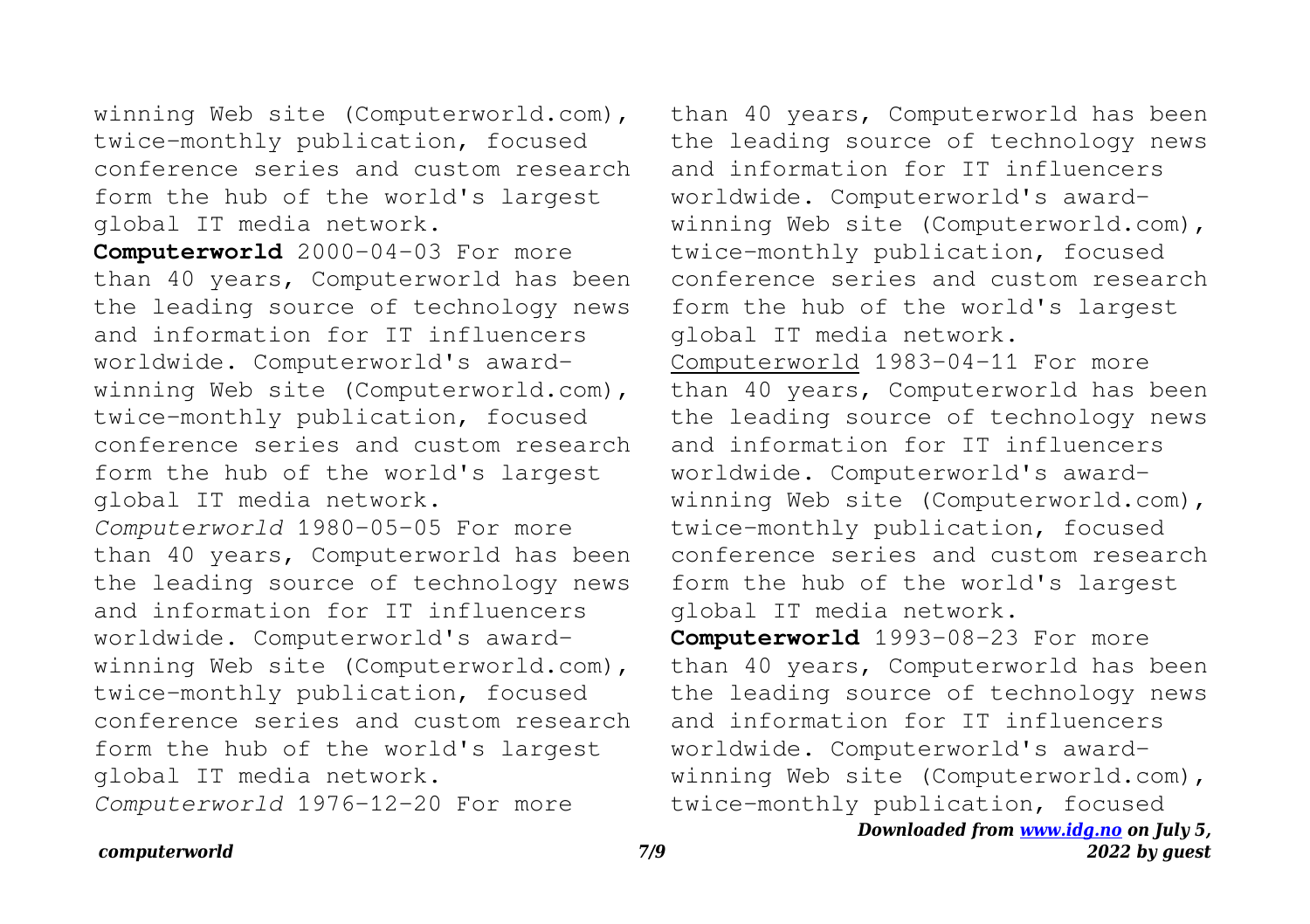conference series and custom research form the hub of the world's largest global IT media network.

**Computerworld** 1988-02-08 For more than 40 years, Computerworld has been the leading source of technology news and information for IT influencers worldwide. Computerworld's awardwinning Web site (Computerworld.com), twice-monthly publication, focused conference series and custom research form the hub of the world's largest global IT media network.

Computerworld 1987-03-02 For more than 40 years, Computerworld has been the leading source of technology news and information for IT influencers worldwide. Computerworld's awardwinning Web site (Computerworld.com), twice-monthly publication, focused conference series and custom research form the hub of the world's largest global IT media network. *Computerworld* 1985-04-22 For more than 40 years, Computerworld has been the leading source of technology news

and information for IT influencers worldwide. Computerworld's awardwinning Web site (Computerworld.com), twice-monthly publication, focused conference series and custom research form the hub of the world's largest global IT media network. Computerworld 1986-01-13 For more than 40 years, Computerworld has been the leading source of technology news and information for IT influencers worldwide. Computerworld's awardwinning Web site (Computerworld.com), twice-monthly publication, focused conference series and custom research form the hub of the world's largest global IT media network.

**Computerworld** 1996-09-09 For more than 40 years, Computerworld has been the leading source of technology news and information for IT influencers worldwide. Computerworld's awardwinning Web site (Computerworld.com), twice-monthly publication, focused conference series and custom research form the hub of the world's largest